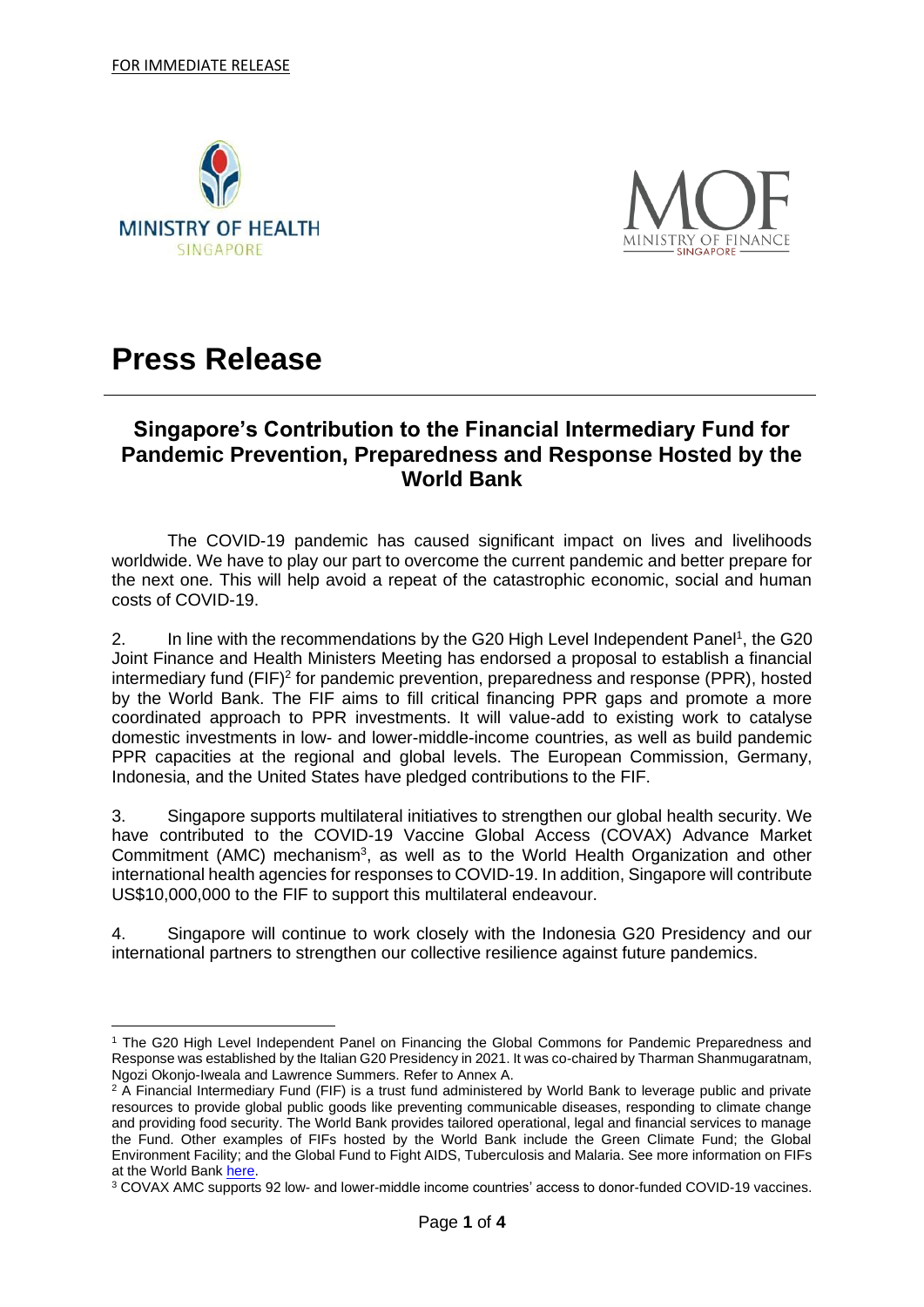### FOR IMMEDIATE RELEASE

## **Issued by:**

Ministry of Finance and Ministry of Health Singapore 21 June 2022

## **For media enquiries, please contact:**

| <b>Ministry of Finance</b>    | <b>Ministry of Health</b>     |
|-------------------------------|-------------------------------|
| Name: Sarina Chng             | Name: Crystal Soh             |
| DID: +65 9672 8963            | DID: +65 9653 7274            |
| Email: Sarina_chng@mof.gov.sg | Email: Crystal_SOH@moh.gov.sg |
|                               |                               |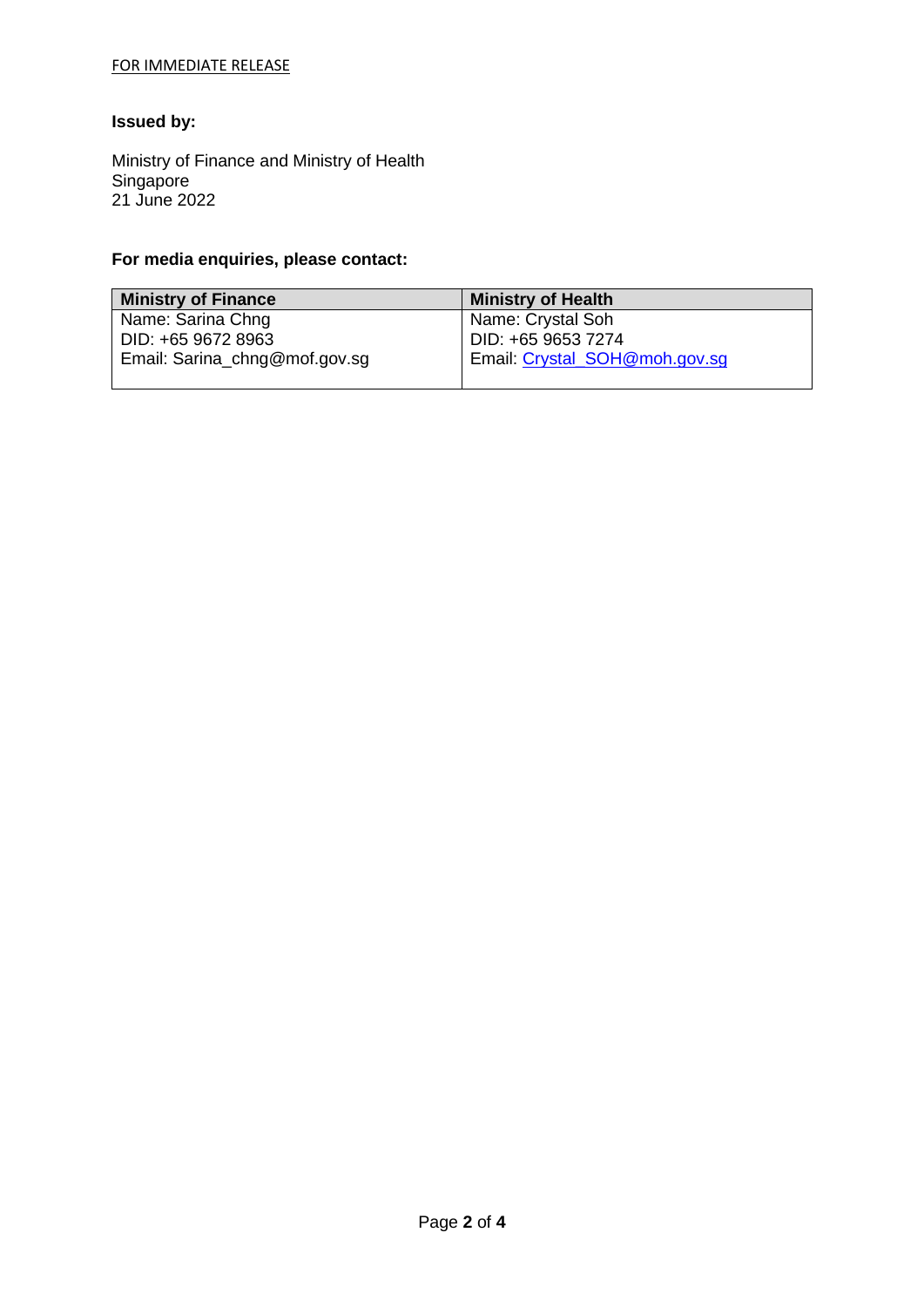## **Annex A:**

### **High Level Independent Panel urges G20 leaders to launch a 'global deal' to present catastrophic costs of future pandemics**

**VENICE, ITALY, 9 July 2021** – COVID-19 will likely be a forerunner of future, catastrophic pandemics, unless significant new investments and reforms are urgently made to bolster global and national capacities for pandemic preparedness and rapid response, a panel of leading global experts warned today.

In its report, *[A Global Deal for Our Pandemic Age](http://www.pandemic-financing.org/)*, the **[G20 High Level Independent Panel](http://www.pandemic-financing.org/about-us) on Financing the Global Commons for Pandemic Preparedness and Response** (the Panel) finds that the world remains very poorly equipped to prevent or contain future epidemics or pandemics. The Panel calls on the G20 and international community to move swiftly to close current shortfalls in the international COVID-19 response. However, the world cannot wait for COVID-19 to be over to make the global investments and reforms that are critically needed to head off future pandemics, which threaten to be more frequent and increasingly dangerous.

**The Panel calls for a public funding increase in international financing of at least US\$75 billion over the next five years, or US\$15 billion per year, to plug major gaps in pandemic prevention and preparedness** — at least doubling current spending levels. The four pressing preparedness gaps identified by the Panel are infectious disease surveillance, resilience of national health systems, global capacity to supply and deliver vaccines and other medical countermeasures, and global governance. Future pandemic risks can be substantially reduced if these gaps are addressed.

The needed investments are larger than the international community has been willing to spend in the past, but negligible compared to costs of another major pandemic. **The costs to government budgets alone from pandemics are up to 700 times larger** than the annual additional international investments proposed by the Panel.

The additional US\$15 billion per year of international financing in global public goods for prevention and preparedness includes a key proposal to establish a new US**\$10 billion annual Global Health Threats Fund** plus US\$5 billion a year to increase funding of existing international institutions, including to strengthen the World Health Organization (WHO) and create dedicated pandemic preparedness concessional financing windows in the World Bank's International Development Association (IDA) and Multilateral Development Banks (MDBs).

The Panel also calls for the creation of a new **Global Health Threats Board**, which would bring together Finance and Health Ministers and International Organizations to provide systemic financial oversight and ensure timely and effective resourcing and coordination of international efforts to mitigate pandemic threats.

*"The world is nowhere near the end of the COVID-19 pandemic. We must move aggressively and immediately to accelerate global access to vaccines, tests, treatments and other supplies to end this deadly crisis as soon as possible, while simultaneously scaling up efforts now to thwart the growing risk of future pandemics ― which represent a clear and present danger,"*  said **Ngozi Okonjo-Iweala, Panel Co-Chair and Director-General, World Trade Organization, and former Minister of Finance, Nigeria.**

*"The economic case for these additional investments in pandemic preparedness is overwhelming ― the world is paying many times more and suffering far more human and economic costs from COVID-19 because too little investment in pandemic preparedness was*